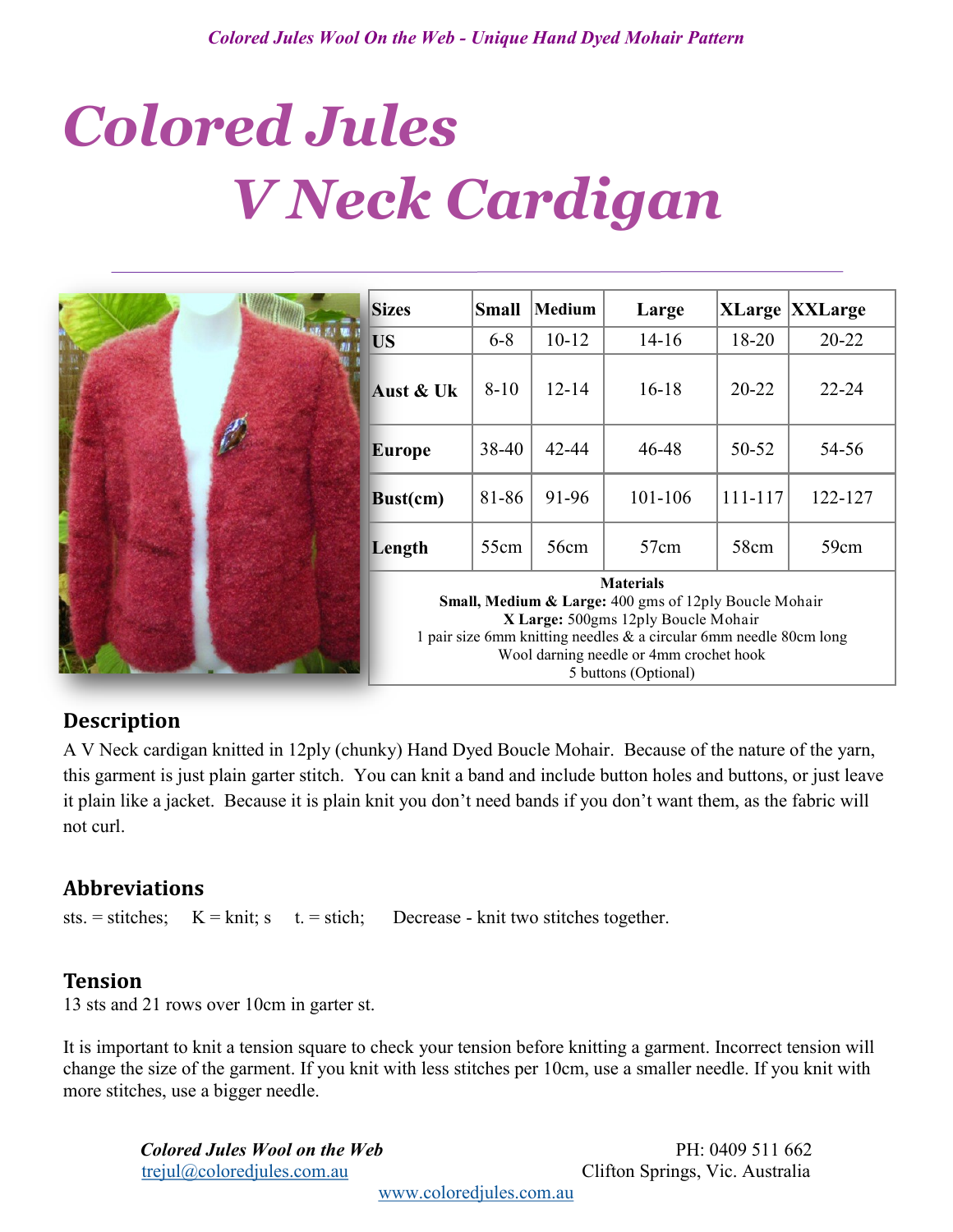## *Colored Jules Wool On the Web - [Unique Hand Dyed Mohair Pattern](mailto:trejul@coloredjules.com.au)*

## **Pattern**

**IMPORTANT—Wind hanks of yarn into balls. Knit two rows from one ball, and two from another ball to blend the colours, otherwise you will wind up with a sudden colour change in your garment.**

## **BACK**

Using **Garter** stitch (plain knit, no purl), cast on (65,**70**,75,**80**,85) sts.

Decrease each end of every 7th row 3 times. (59,**64**,69,**74**,79) sts. Continue in garter st. until work measures 14cm from beginning.

Knit 8 rows. Increase each end of 9th row. Continute knitting, increasing each end of every 7th row 3 times. (67,**72**,77,**82**,87) sts.

Continue knitting until work measures 36cm from beginning. **Tip:** If you want the cardigan to be longer or shorter, adjust at the 36cm measurement at **both** back & fronts.



## **Shape Armhole:**

 Cast off 3sts at beginning of next 2 rows. **S & M sizes:** Cast off 2 sts at beginning of next 2 rows. **L, XL, XXL sizes:** Cast off 2 sts at beginning of next 4 rows.

Decrease each end of every 2nd row 2 times. (53,**58**,59,**64**,69)sts. Knit till work measures (55,56,57,58,59)cm.

## **Shape Shoulder:**

**S Size:** Cast off 6 sts beginning of next 4 rows, then 4 sts beginning of next 2 rows. **M & L sizes:** Cast off 6 sts beginning of next 6 rows. **XL & XXL size:** Cast off 8 sts beginning of next 2 rows, then 6 sts beginning of next 4 rows. Cast off remaining (21,22,23,24,25)sts.

## **RIGHT FRONT**

Cast on (35,**37**,39,**41**,43) sts. Decrease left edge only every 7th row 3 times. (32,**34**,36,**38**,40) sts. Knit till work measures 14cms.

> *Colored Jules Wool on the Web* PH: 0409 511 662 [trejul@coloredjules.com.au](mailto:trejul@coloredjules.com.au) Clifton Springs, Vic. Australia

[www.coloredjules.com.au](http://www.coloredjules.com.au/)